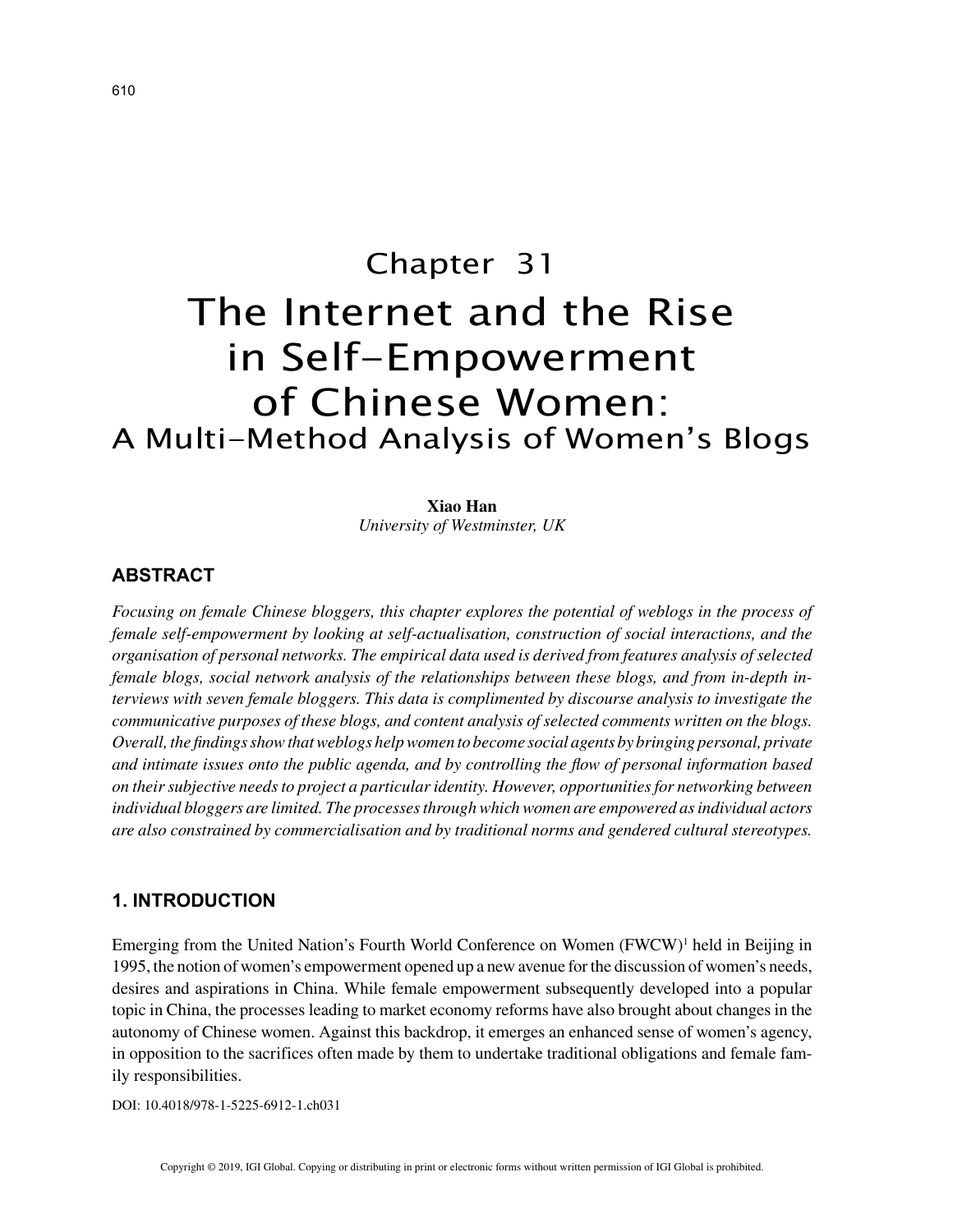At the same time, the growth of information and communication technologies (ICTs) in China is astonishing. By the end of 2010, China had surpassed the United States to become the world's largest market in Internet use, and in July 2015, Internet users in the country reached 668 million (CNNIC<sup>2</sup>, 2010, 2015). During this rapid development of the Internet in China more generally, women also embraced this new communication technology and have gradually integrated it into their daily lives. In July 1997, women represented only 12.3 per cent of Internet users in China, but by July 2015, this figure had risen to 44.9 per cent (CNNIC, 1997, 2015). In particular, due to requiring only simple writing and editing skills, the authoring of weblogs has spread quickly among Chinese women. The number of Chinese women who engage in blogging activities has been almost 10 per cent higher than that of their male counterparts since July 2009 (CNNIC, 2009). This extensive use of ICTs in turn shapes new visions for the processes through which Chinese women become individual actors in their own lives, or ultimately, how they develop a heightened sense of individual empowerment.

Focusing on female Chinese bloggers, this chapter explores the possibilities of weblogs in the creation of self-empowerment among women in China, specifically by looking at self-actualisation, the construction of social interactions, and the organisation of personal networks. To set the background for this analysis, the following section firstly reviews some of the theory discussing empowerment in relation to individual women, and then outlines a conceptual framework for investigating the possibilities of weblogs to foster these women's sense of self-empowerment.

# **2. USING POWER TO UNDERSTAND EMPOWERMENT IN RELATION TO INDIVIDUAL WOMEN**

The basic meaning of empowerment is the ability of people to become autonomous, purposive and creative actors in their own choices and decision making (Kabeer, 1999, 2005, 2010; Lister, 2003; Rowlands, 1997). This definition points to an understanding that the fundamental tenet of empowerment is individualistic. Within the realm of development studies, in which the term 'women's empowerment' was first introduced, research into the subject has unambiguously tended to use power – the root-concept of empowerment – as a conceptual tool to stress the individualistic aspects of the concept. In this respect, three models emerge in the depiction of power: (1) power to, (2) power with, and (3) power from within.

The first model, *power to*, refers to the processes through which individual women and groups develop a sense of agency to change normative rules that govern their lives, but not necessarily at the expense of other people in the broader social structure. Following that, the second model, *power with*, focuses on the development of "the ability to negotiate and influence the nature of a relationship and the decisions made within it" (Rowlands, 1997, p. 15). It is important to note here that this *power with* is consistent with an individualistic rather than a group-centred perspective.

*Power from within*, drawing on the work of Steven Lukes, is utilised in order to overcome 'internalised oppression' – namely, the way in which "people who are systematically denied power and influence in society internalise the messages they receive about what they are supposed to like, and they may come to believe the messages to be true" (Rowlands, 1997, p. 11). This means that women may accept their subordinate role in an existing social order as long as their perceptions, cognitions and preferences continue to be shaped by this status-quo ideology reinforcing male domination. To overcome this internalised oppression, women need to "develop a sense of self and individual confidence and capacity" (Rowlands, 1997, p. 15). It is this characteristic that underlies the model of *power from within*.